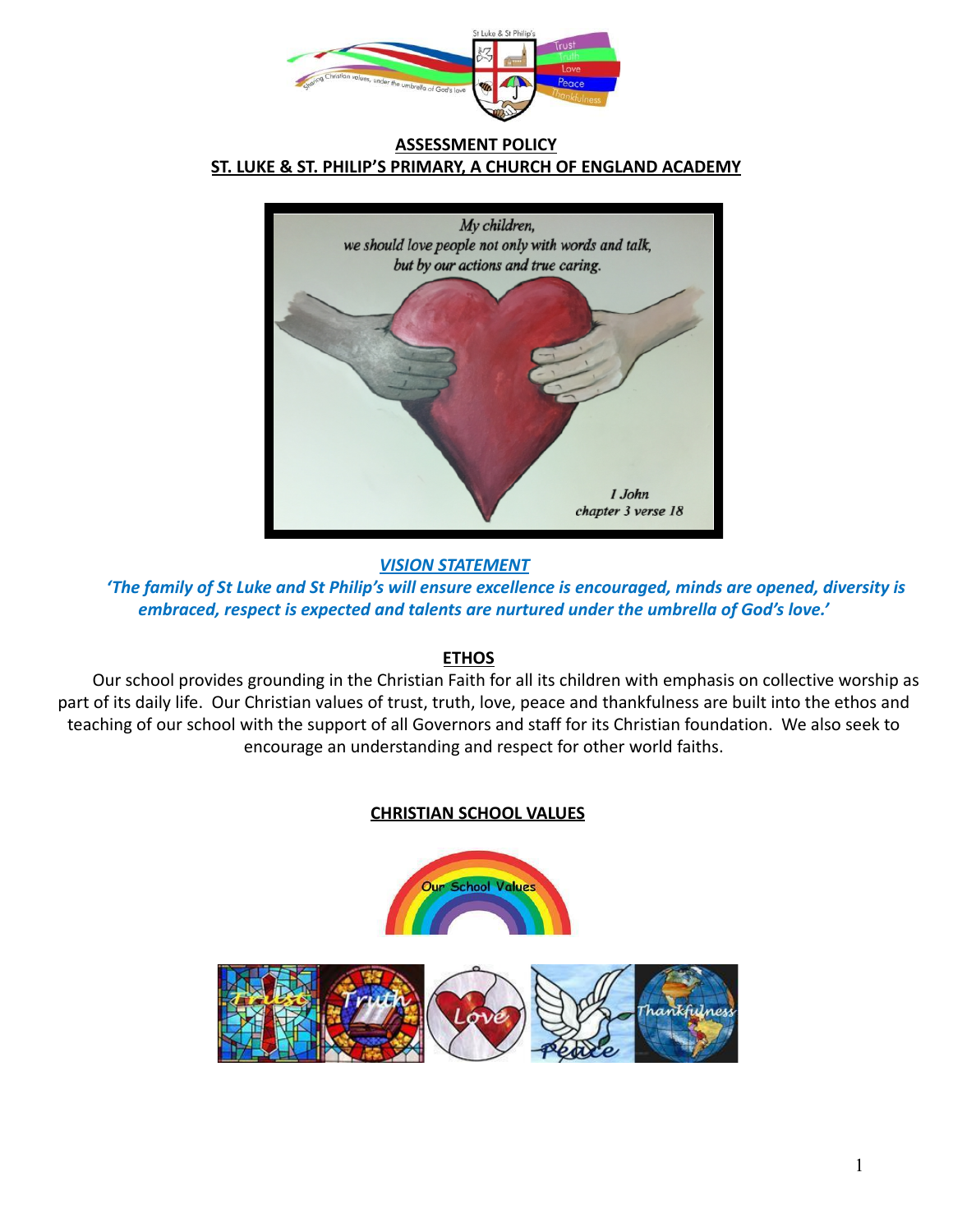# **PURPOSE**

This policy reflects the values, ethos and Mission Statement of St. Luke and St Philip's C.E. Primary Academy in relation to the curriculum. It is consistent with the school's agreed aims and objectives and sets out a framework within which teaching and support staff can operate.

## **AUDIENCE**

This document is intended to give a clear outline of the school's approach to Assessment to all staff, governors, Cidari and parents. It is also intended for the use of the School's Advisory Service when assisting the development of the school's curriculum and for any authorised inspector. Copies of this document are provided for all teaching staff and are available when necessary to support staff, members of the School's Governing Committee and Cidari members. A copy of this document is available for the use of parents.

## **Policy Aims:**

- **●** To gain knowledge of pupils' abilities in order to inform and guide future provision and provide reliable information to teachers, pupils, parents, governors and other relevant parties
- **●** To build up a body of evidence about a child's typical standard of attainment and progress over time.
- **●** To report accurately and meaningfully to parents and other appropriate persons about a child's achievement over time.

This policy should be used in conjunction with the Feedback and Marking Policy, the EYFS Policy, the Teaching and Learning Policy and the Inclusion Policy.

### **Principles of effective assessment in our school:**

- Compliance with statutory requirements
- Raises standards of attainment and behaviour, and improves pupil attitudes and responses;
- Understood by all involved
- Enables the active involvement of pupils in their own learning by providing effective feedback which closes the gap between present performance and the future standards required
- Promotes pupil self-esteem through a shared understanding of the learning processes and the routes to improvement
- Builds on secure teacher knowledge of the pupils
- Provides information to ensure continuity when the pupils change school or year group
- Enables teachers to adapt and adjust their teaching to take account of assessment information gathered in lessons
- Draws upon as wide a range of evidence as possible using a variety of assessment activities and is an informative record of the whole child
- Tracks pupil performance and in particular identifies and enables effective actions for those pupils at risk of under-achievement
- Is integral to lesson planning and results in pupil progress / attainment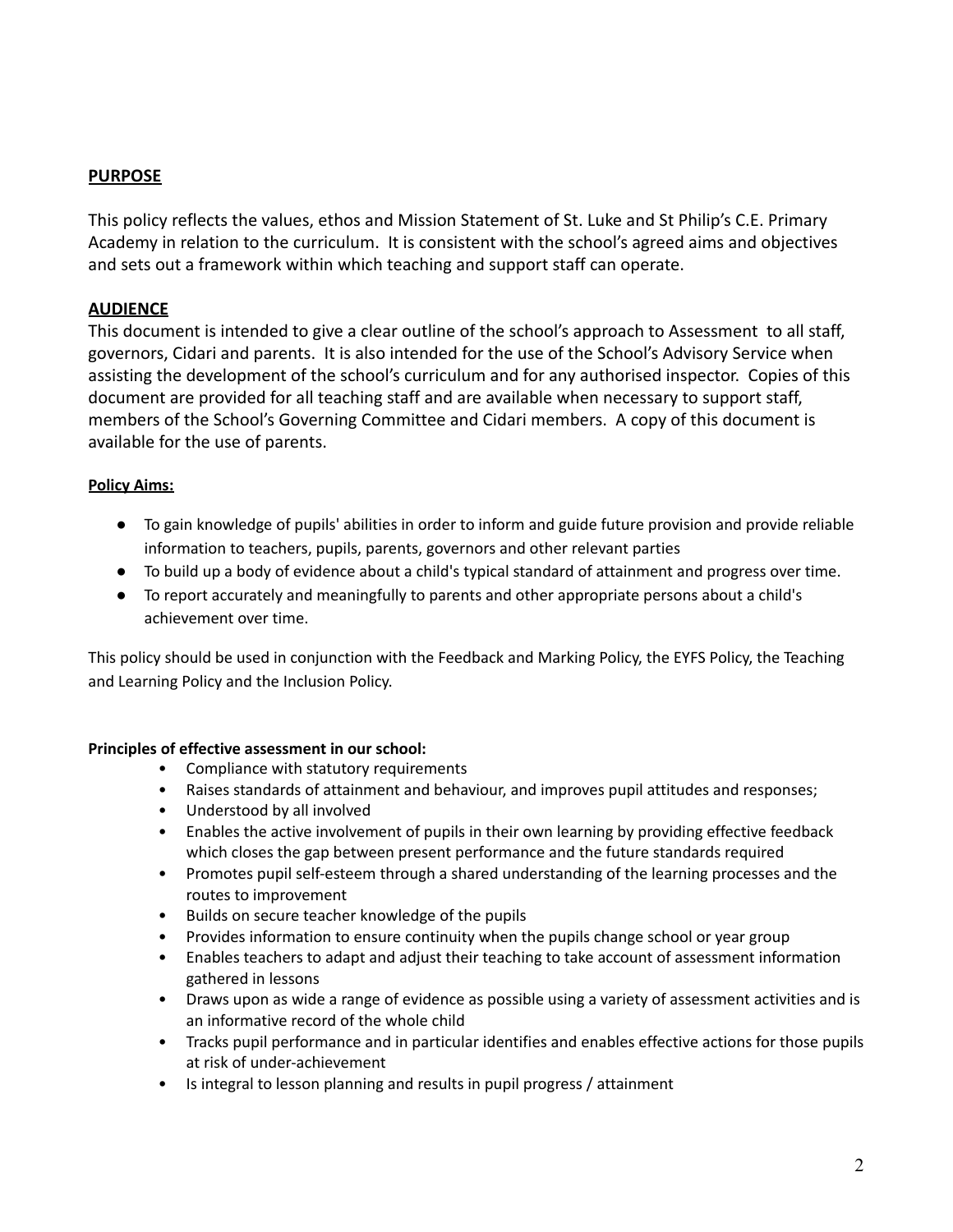- Provides information which can be used by parents or carers to understand their child's strengths, weaknesses and progress. Also provides guidance about how parents / carers can support their child's learning.
- Is fairly administered and accurate standardised (i.e. use the same criteria), and moderated internally and externally.
- Is accessible to teachers / pupils / governors and parents in an appropriate format or formats

## **SINGLE EQUALITY**

It is the responsibility of all teachers to ensure that all children, irrespective of gender, ethnicity, disability, religion or belief, sexual orientation, age or any other recognised area of discrimination, have access to the whole curriculum and make the greatest progress possible. We also recognise that stereotyping is a form of discrimination and we work hard to challenge this.

### **SOCIAL, MORAL, SPIRITUAL AND CULTURAL**

These four areas are embedded fully in our whole school ethos and therefore in all aspects of the curriculum, both formally and informally.

# **TYPES OF ASSESSMENT**

### **FORMATIVE**

This is the ongoing assessment carried out by teachers both formally and informally. The results of formative assessments have direct impact on the teaching materials and strategies employed immediately following the assessment and often within the same lesson. These will be measured against Target Tracker.

Assessment techniques are based on Assessment for Learning (AFL) and include:

- *• Clear communication of learning objectives and success criteria*
- *• Marking in accordance with the school Marking and Feedback Policy*
- *• Teacher assessment of pupils' performance on task*
- *• Teacher observation of pupils*
- *• Teacher / pupil discussion and questioning (including higher order questions)*
- Pupil self-evaluation see the Feedback & Marking Policy for details about how pupils are involved in *assessment.*
- *● Peer evaluation – see the Feedback & Marking Policy for details about how pupils are involved in assessment.*
- *● Teacher assessment of pupils' written work*
- *● Pupils' performance in formal assessments – Rising Star Assessment Materials; PIRA, PUMA and GAPS. Year 2 and 6 also use SATs papers from previous years.*

#### **DIAGNOSTIC**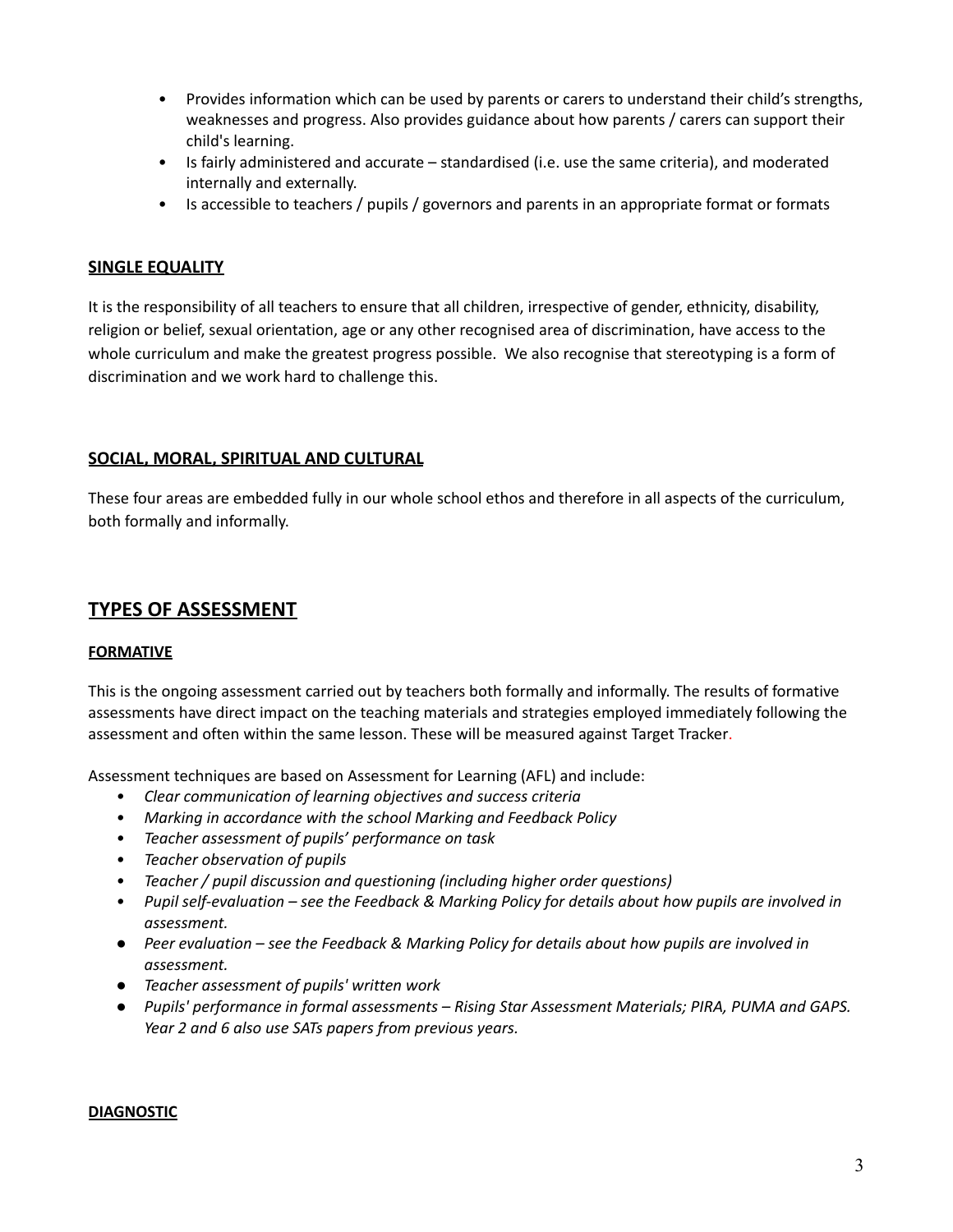- Identifies particular strengths and weaknesses.
- Provides information to structure intervention / additional support.
- Informs IEP's / EHC Plans
- Informs teachers' planning.

### **SUMMATIVE**

Formal summative assessments occur three times a year. They give a picture of the child's level of performance at a given time. They may take the form of tests or teacher assessment.

Assessments for reading, writing and maths are recorded using Target Tracker and are recorded formally three times a year. Assessments within foundation subjects are recorded at the end of the topic taught, this is either half termly or termly. Currently foundation subjects are not recorded using Target Tracker but using our own internal tracking system. Subject Leads receive this information either half termly or termly and are able to identify the children who have achieved, not achieved and over achieved the objectives set against the topics taught. From this information Subject Leads and are then able to internally investigate any concerns within the subject areas.

### **EVALUATIVE**

Evaluative assessment is a management tool. It is used to judge the effectiveness of a school activity, to benchmark against external data and to amend current practice. It can be used to judge the effectiveness of:

- Interventions
- The work of individuals
- Curriculum coverage
- Resources
- Targeted funding
- Pupil progress and achievement

#### **Using the outcomes of assessment**

- Class teachers use the outcomes of assessments to identify individual, group and class strengths and areas needing improvement that feed directly into the next steps, individual targets and planning. These findings are recorded on pupil progress sheets and discussed in termly pupil progress meetings.
- Subject Leaders use whole school outcomes to identify areas needing improvement which will be incorporated into their action plan.
- SLT carry out data analysis to ensure that the school is on track to meet at least national expectations on a (termly) basis.
- They are used to structure appraisal targets.
- For assessment in the EYFS please see relevant policy (EYFS data also accountable to formal (termly) review.
- They provide a basis for reporting to relevant parties and inform the school Self Evaluation Form.

#### **JUDGEMENTS**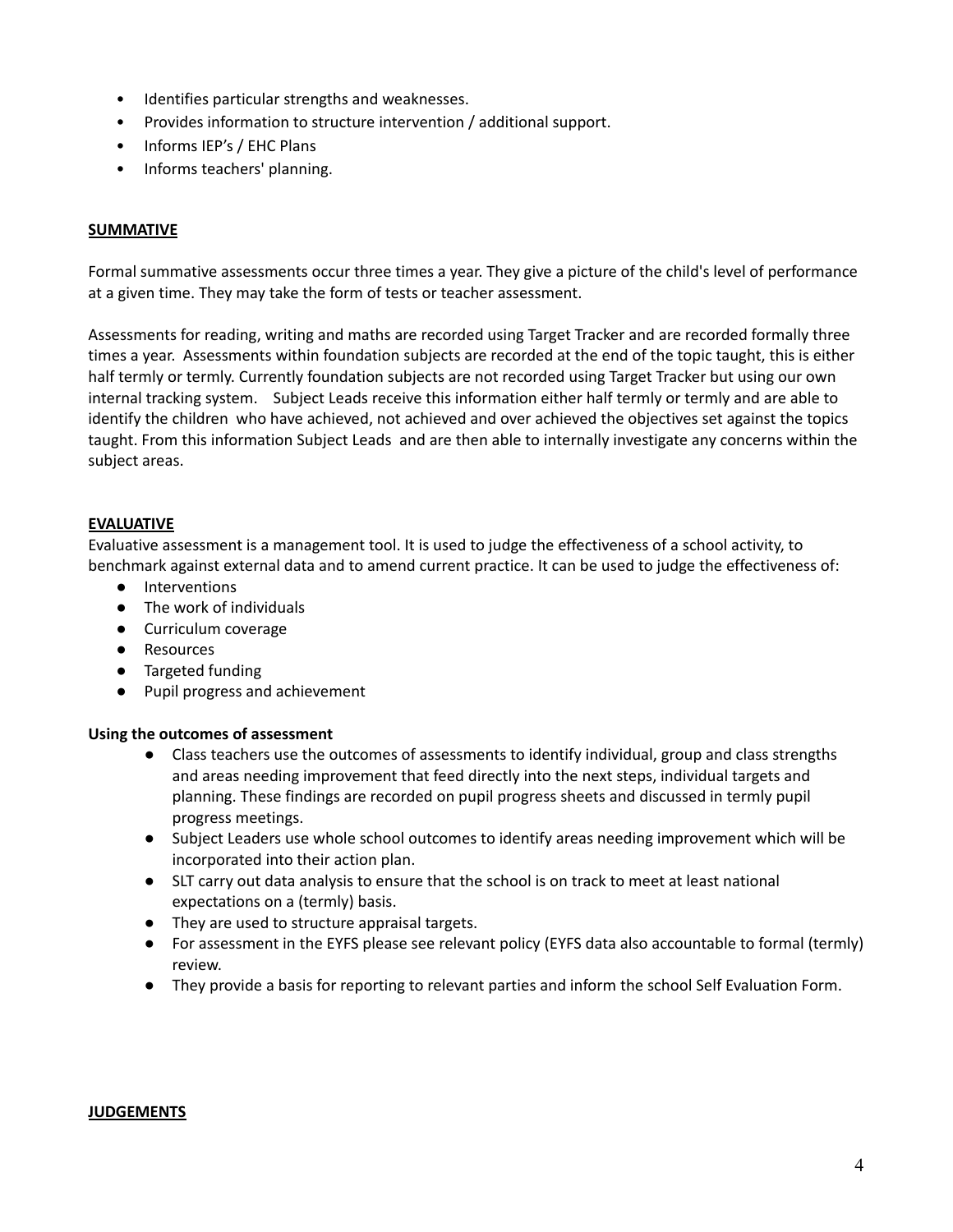It is important that judgements are consistent across the school. To ensure the following process is in place:

- During each term on-going teacher assessment against NC expectations (moderated by professional judgement) looks across a range of opportunities that demonstrate achievement e.g. through questioning, observing, from marked work etc.
- Three times throughout the year external moderation for Writing School Improvement Group within BwD. All year groups meet together to externally moderate each other's writing assessments.
- Standards meetings (within staff meetings) are set throughout the year to internally review core subjects and the creative curriculum.
- At the end of term **STEP BACK**; look at the assessments, review knowledge of pupil and make a 'best fit' judgement. Have they achieved a typical profile that you might expect for a pupil at this age and time of year?
- At the end of the year repeat best fit judgement but remember the core key indicators needed.

### Judgements are:

**Secure / Entering**: Starting to demonstrate some of the features of this year group's expectations. Attainment is typical of what you would expect for a child at the beginning of the year.

**Entering +/Developing:** Demonstrating more of the features of this year group's expectations. Some features may not be embedded. Attainment is typical of what you would expect for a child in term 2.

**Developing+ / Secure:** Demonstrating most of the features of this year group's expectations. Includes key learning indicators. Learning is more embedded. Attainment meets the expectation for the year.

**Secure +:** Demonstrating all of the features of this year group's expectations in depth. This includes all key learning indicators and learning is embedded and the child is deepening his/her understanding. Attainment is secure and meets all expectations for the year.

# To be working at Age Related Expectations (ARE) by the end of the year a child should be working within **Developing + / Secure. A child working at greater depth will be Secure +.**

It is *possible* that one specific statement identified as essential is holding a pupil back from attaining a year expectation. Where this is the case teachers will need to use their professional judgement. *In exceptional circumstances* teachers may decide to award the 'ARE' judgement without the pupil having achieved an essential aspect. However, caution should be exercised with this discretion. It should be agreed through moderation.

When children achieve an ARE judgement they should be given opportunities to further embed, widen, investigate and apply what they have learned rather than move to learning from a higher year group.

Judgement outcomes will be regularly monitored and moderated in staff meetings and through cluster meetings.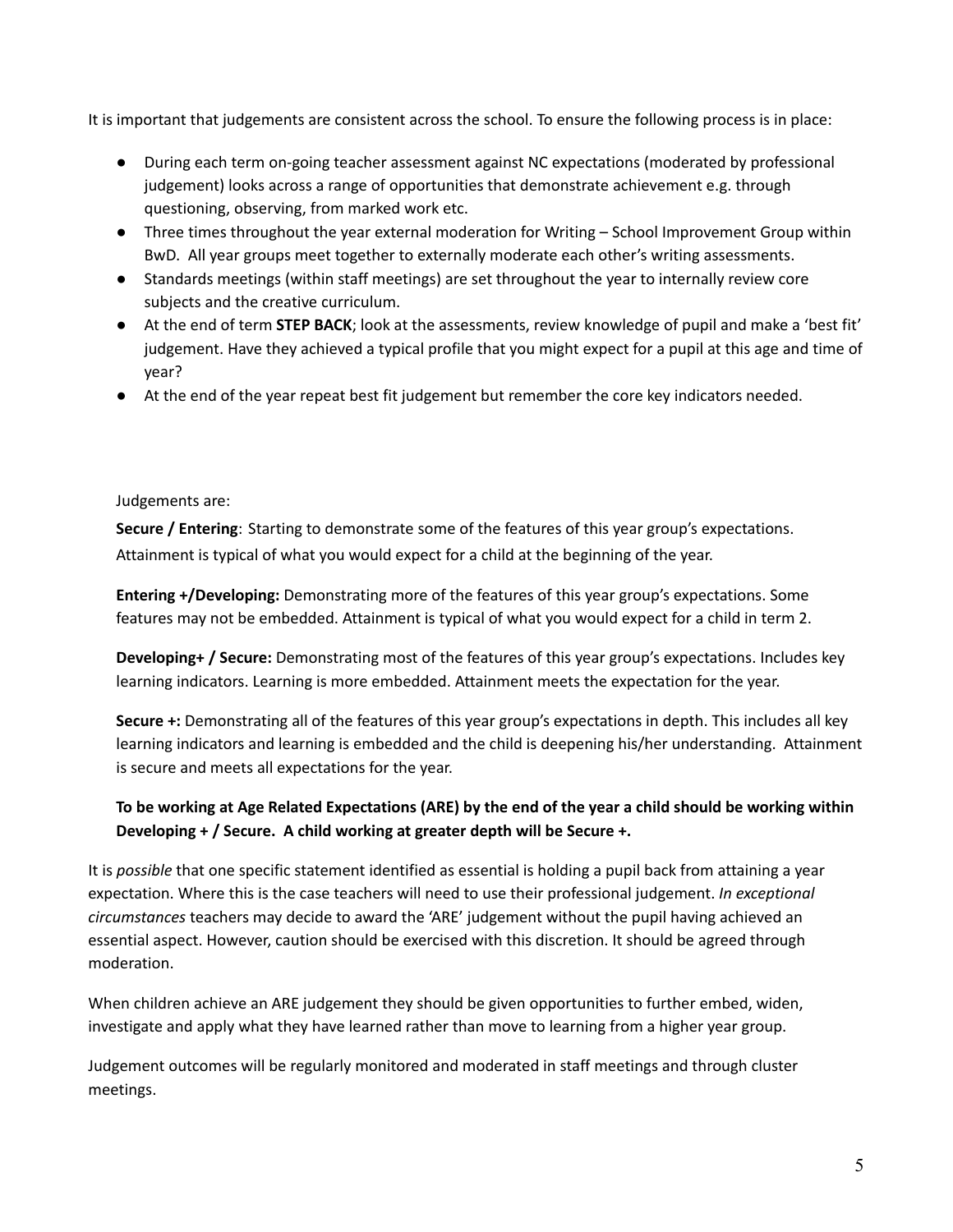**MONITORING** ensures that the assessment process takes place consistently across the school. It involves:

- Pupil progress interviews with the Head Teacher (half termly)
- The pupil tracker 'target tracker' updated half termly and formally each term
- Monitoring pupils' work by subject leaders
- Interviews with pupils by subject and assessment leaders
- Walk-throughs to a focus
- Lesson observation

**EVALUATION** ensures that the outcomes of assessment are used to build on school improvement. It takes place:

- At SLT meetings
- In pupil progress meetings
- Through annotated teachers' planning
- In one to one discussions with pupils

**MODERATION** confirms that judgements are consistent throughout the school. It is essential to ensure accuracy and parity of assessment. It will take place:

- Informally in planning teams
- Half Termly reviews of achievement and progress
- In staff meetings
- In Cluster Moderations
- In some cases, by attending LA sessions to ensure our judgements are in line with other schools in the LA.

### **RECORDING**

We record:

- To monitor progress
- To recognise progress and achievement
- To inform future planning
- To document evidence
- As a basis for reporting information to parents
- To enable us to pass written information to colleagues, governors and other appropriate agencies.

### **Informal Day to Day Records:**

In school, teachers keep records as part of their normal day to day routine – to remind them of children's achievement and which children need additional support or challenge. Teachers also mentally retain a tremendous amount of information about children. These informal records are used to add detail to more formal assessment.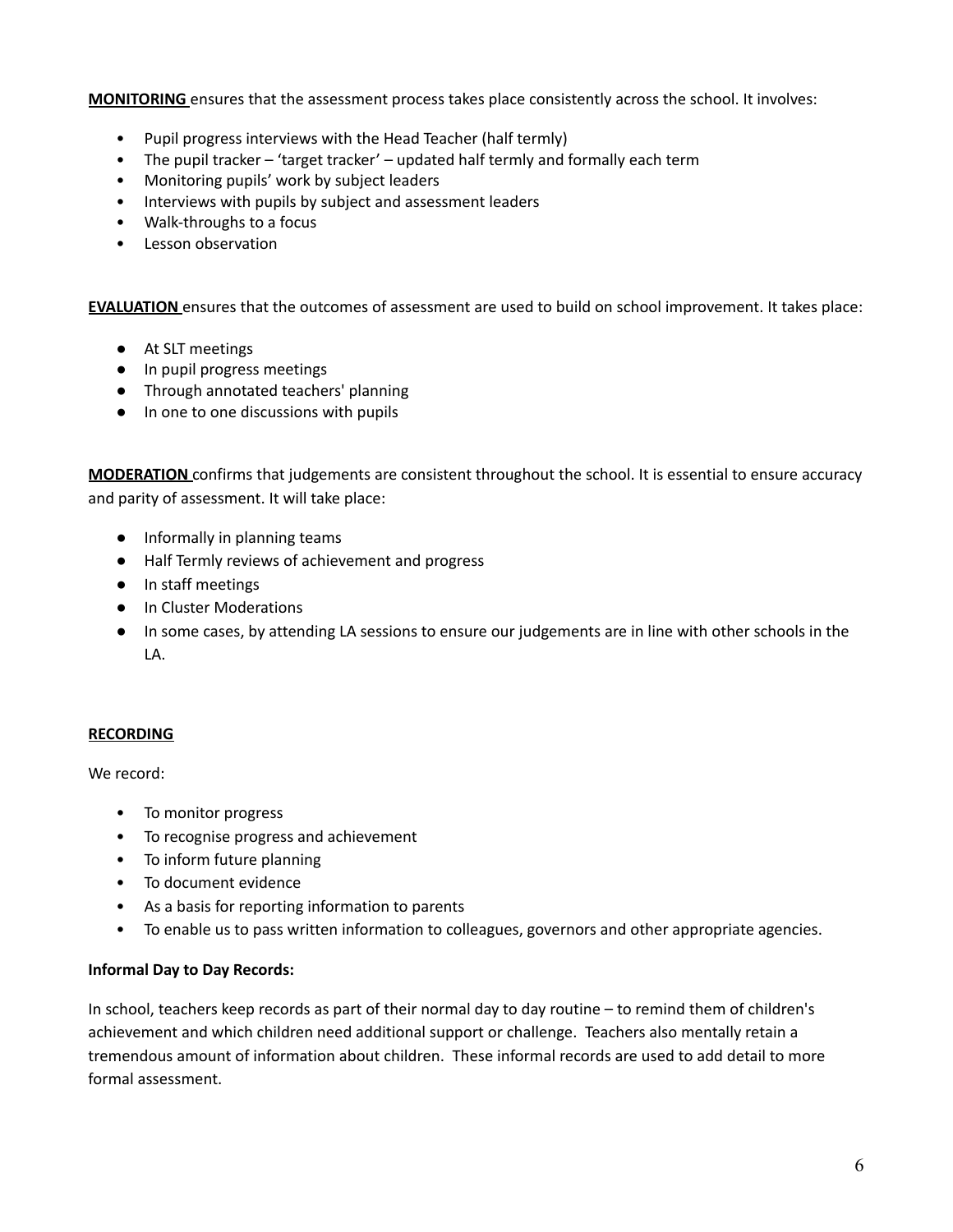## **Formal records include:**

- Individual pupil records.
- Information held on trackers
- Pupil progress meeting records
- SEN information
- The EYFS profile
- Rising Star Assessment Tool PIRA,PUMA and GAPS
- •

## **REPORTING**

The school reports on pupil performance to a number of parties:

**Parents:** When reporting to parents we aim to give an informed review of pupil progress, attitude and commitment in order to fully involve them in the education of their child.

- A written report, completed by the class teacher and endorsed by the Headteacher is sent to parents twice a year; the main report at Easter with a Summary Report at the end of the year.
- Verbal reports are be given to parents during the Autumn Term Parents Meeting and during the year as and when required.
- Informal meetings can be arranged between staff and parents at any time with a prior appointment. Feedback from parents will be considered; and relevant action taken.
- Formal home / school agreements are used for specific children where a more formal approach is required in order to support the child. These discussions take place every 6 weeks and consist of a group approach consisting of the teacher, the parent, INCo (if required), Behaviour Lead (if required), Pupil Wellbeing (if required).
- Written reports will be completed by the class teacher and endorsed by the Head Teacher. An opportunity for parental discussion will be arranged. Reports will include achievement (working alongside side ARE) and effort gradings in all subject areas, with more narrative provided in the core areas and RE.
- The results of statutory assessment at EYFS, KS1 and KS2 are reported to parents.
- Opportunities for parental discussion will be provided.

**Reporting to governors:** Assessment is provided for governors to enable them to challenge school performance. Reporting to governors includes:

- HT's Termly report to governors
- Anonymised data for cohorts, groups (e.g. chd in interventions) and categories (e.g. PP) children
- Specific data requested by governors
- Analysis of assessments done by HT, DHT, School Advisor etc.
- Access to ASP and Primary School Profile pages

**Reporting to the LA/DFE**: the school meets its statutory responsibilities for reporting the outcomes of assessment to LA / DfE. Currently these are:

● EYFS outcomes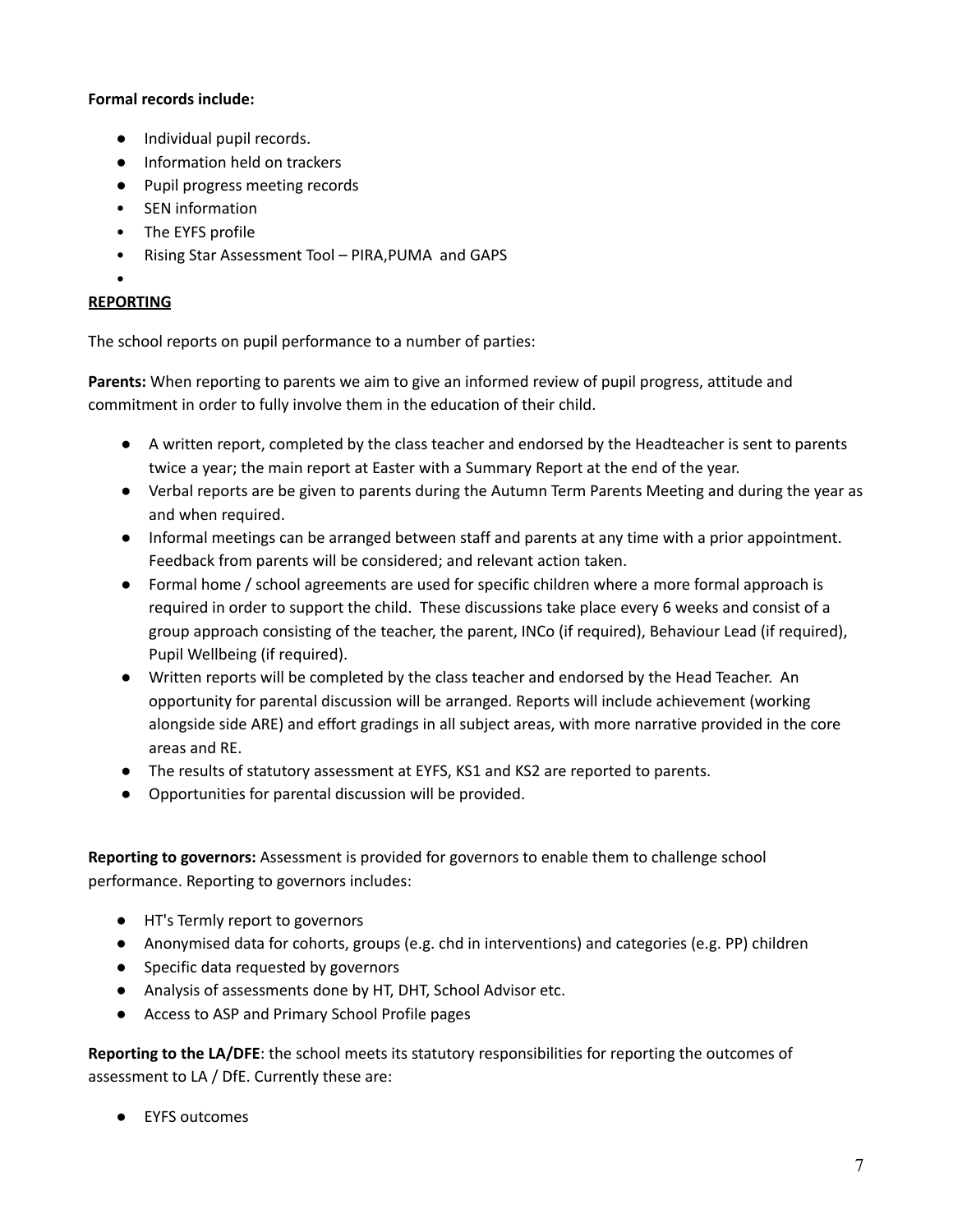- Y1 Phonic outcomes
- End of KS1/2 outcomes

**Transition:** it is important that accurate assessment information is transferred with children when they change teachers and/or school. At St Luke and St Philip's School this involves:

- During the Summer Term all children have the opportunity to spend 3 mornings with their new class teacher.
- Lengthy discussion with the previous teacher discussing the whole child academic and otherwise.
- Both the Pupil Wellbeing, INCo and Behaviour Lead discuss children of concern with the new class teacher.

# **RELATED POLICIES**

- EYFS
- Equal Opportunities
- Inclusion
- Special Educational Needs and Disabilities
- SMSC and British Values
- Online safety
- Assessment, recording and reporting
- Marking and Feedback Policy
- Assessment Calendar

Policy reviewed: January 2022

Policy reviewed by : Miss S O'Connell

Agreed by Governors:

Next review date: January 2024

# **CALENDAR OF SUMMATIVE ASSESSMENT**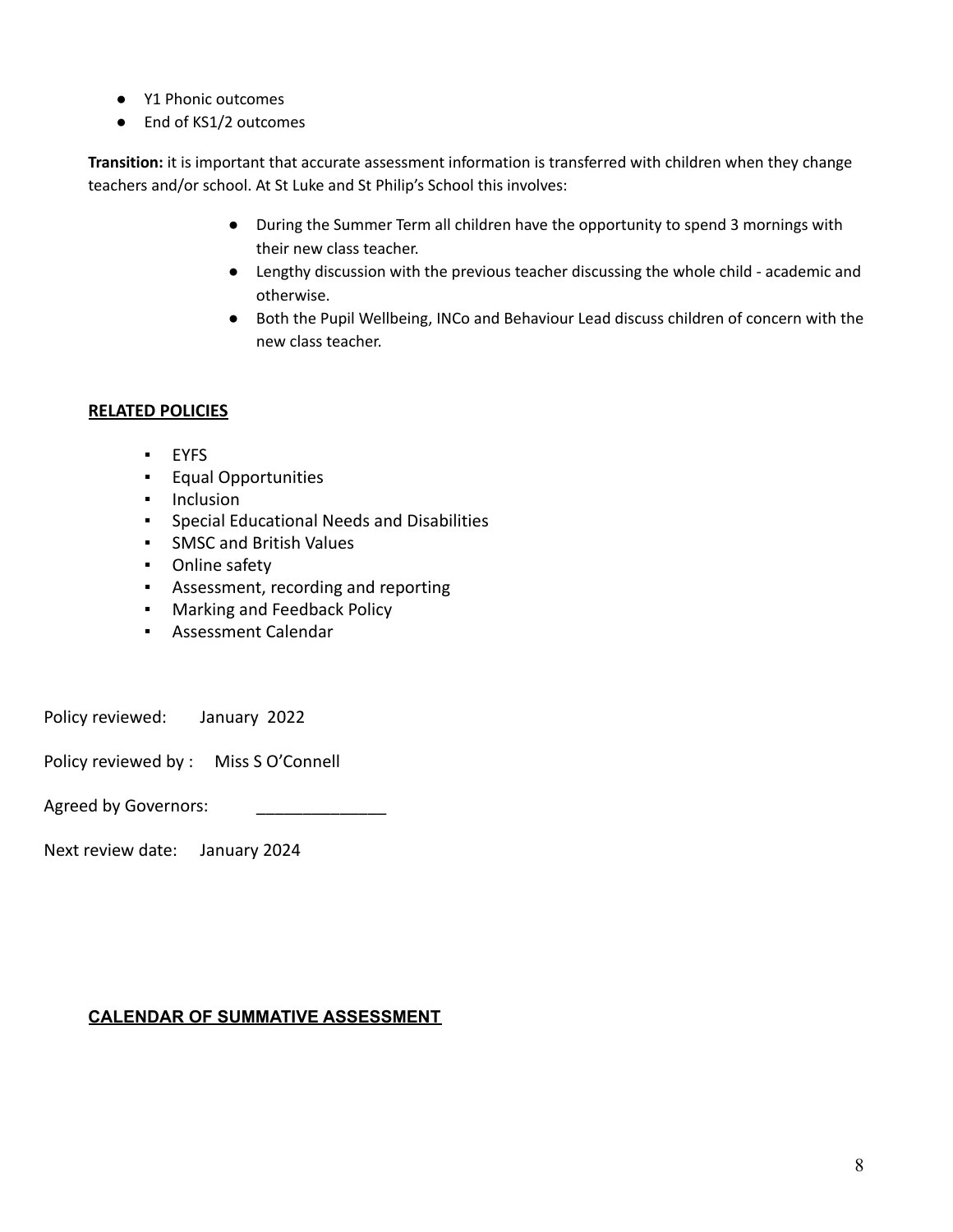|                 | <b>Assessment</b>                       | <b>Uses</b>                                                                  | <b>Persons responsible</b>                                                       |
|-----------------|-----------------------------------------|------------------------------------------------------------------------------|----------------------------------------------------------------------------------|
| Sept / Oct      | <b>EYFS Baseline</b>                    | To create a measurable baseline                                              | <b>EYFS staff</b> – this information needs                                       |
|                 |                                         | from which to measure children's<br>progress                                 | to be collated and shared with Head.                                             |
| <b>October</b>  | <b>Staff Appraisal</b>                  | Professional discussion between                                              | <b>Class teacher and Head teacher</b>                                            |
|                 |                                         | Teachers and Head about the                                                  |                                                                                  |
|                 |                                         | expectations for the year ahead<br>and data targets are set.                 |                                                                                  |
|                 | <b>Informally - Half</b>                | To update individual's Target                                                | <b>Class teachers to be collated and</b>                                         |
|                 | <b>Term and</b>                         | <b>Tracker statements using evidence</b>                                     | shared with head - Target Tracker                                                |
|                 | <b>Formal - Termly</b>                  |                                                                              | updated                                                                          |
|                 | <b>Target Tracker</b><br><b>Review</b>  |                                                                              |                                                                                  |
|                 | <b>IEP UPDATE</b>                       | <b>Class teachers to measure SEN</b>                                         | Completed by Class Teachers and                                                  |
|                 |                                         | children's progress against their                                            | shared with <b>Parents.</b>                                                      |
|                 |                                         | own individual targets.                                                      |                                                                                  |
| <b>November</b> | <b>ACHIEVEMENT</b><br><b>COMMITTEE</b>  | To share pupil attainment and<br>progress with Governors.                    | <b>ACHIEVEMENT Committee and</b><br><b>Head Teacher</b>                          |
|                 |                                         | Governors ask challenging                                                    |                                                                                  |
|                 |                                         | questions to the Head, regarding                                             |                                                                                  |
|                 |                                         | data.                                                                        |                                                                                  |
|                 | <b>Pupil Progress</b><br><b>Reviews</b> | <b>Professional discussion between</b><br><b>Teachers and Head about the</b> | <b>Class teacher is expected to bring</b><br>relevant up-to -date data for their |
|                 |                                         | progress of their class and % of                                             | class to a meeting with the Head                                                 |
|                 |                                         | their class that are track.                                                  | <b>Teacher. Inclusion manager</b>                                                |
|                 |                                         | <b>Discussion regarding possible</b>                                         | involved in meeting to suggest                                                   |
|                 |                                         | 'Closing the Gap' strategies for<br>those who are behind.                    | 'closing the gap' strategies.                                                    |
| <b>December</b> | <b>End of Term</b>                      | To update individual's Target                                                | <b>Class teachers to be collated and</b>                                         |
|                 | <b>Target Tracker</b>                   | <b>Tracker records using evidence</b>                                        | shared with head so Target Tracker                                               |
|                 | <b>Review</b>                           | (Formal Assessment)                                                          | can be updated                                                                   |
| <b>January</b>  | <b>Pupil Progress</b><br><b>Reviews</b> | <b>Professional discussion between</b><br><b>Teachers and Head about the</b> | <b>Class teacher is expected to bring</b><br>relevant up-to -date data for their |
|                 |                                         | progress of their class and % of                                             | class to a meeting with the Head                                                 |
|                 |                                         | their class that are on track.                                               | <b>Teacher. Inclusion manager</b>                                                |
|                 |                                         | <b>Discussion regarding possible</b>                                         | involved in meeting to suggest                                                   |
|                 |                                         | 'Closing the Gap' strategies for<br>those who are behind.                    | 'closing the gap' strategies.                                                    |
| <b>February</b> | Informal                                | To update individual's Target                                                | <b>Class teachers to be collated and</b>                                         |
|                 | <b>Half-Termly</b>                      | <b>Tracker Statement records using</b>                                       | shared with head so Target Tracker                                               |
|                 | <b>Target Tracker</b><br><b>Review</b>  | evidence                                                                     | can be updated                                                                   |
|                 | <b>ACHIEVEMENT</b>                      | To share pupil attainment and                                                | <b>Achievement Committee and</b>                                                 |
|                 | <b>COMMITTEE</b>                        | progress with Governors.                                                     | <b>Head Teacher</b>                                                              |
|                 |                                         | Governors ask challenging<br>questions to the Head, regarding                |                                                                                  |
|                 |                                         | data.                                                                        |                                                                                  |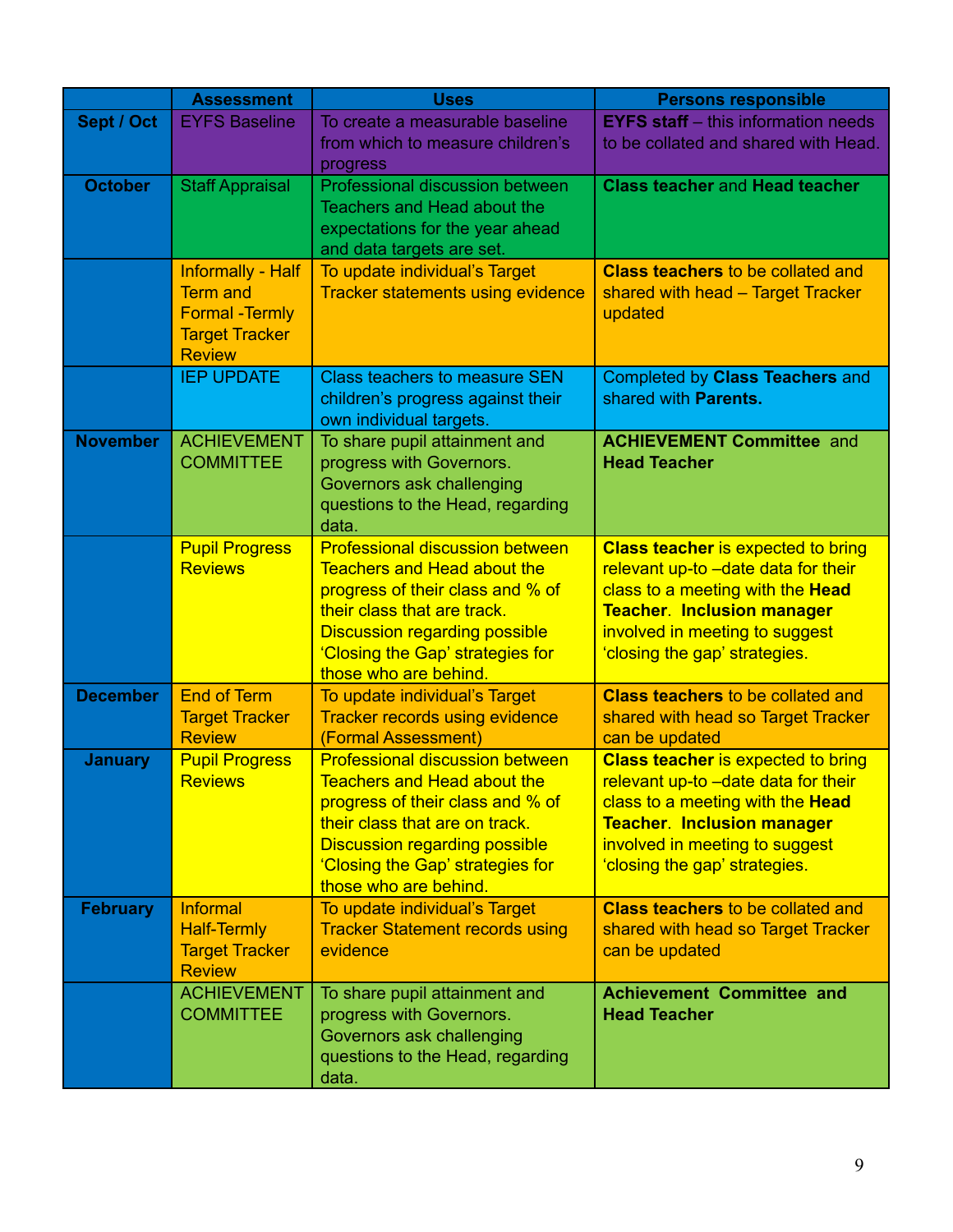| <b>March</b> | <b>IEP UPDATE</b>                                                                                 | <b>Class teachers to measure SEN</b><br>children's progress against their<br>own individual targets.                                                                                                                  | <b>Completed by Class Teachers and</b><br>shared with parents.                                                                                                                                                               |
|--------------|---------------------------------------------------------------------------------------------------|-----------------------------------------------------------------------------------------------------------------------------------------------------------------------------------------------------------------------|------------------------------------------------------------------------------------------------------------------------------------------------------------------------------------------------------------------------------|
|              |                                                                                                   |                                                                                                                                                                                                                       |                                                                                                                                                                                                                              |
|              | <b>Pupil Progress</b><br><b>Reviews</b>                                                           | <b>Professional discussion between</b><br><b>Teachers and Head about the</b><br>progress of their class and % of<br>their class that are track. Possible<br>'Closing the Gap' strategies for<br>those who are behind. | <b>Class teacher is expected to bring</b><br>relevant up-to -date data for their<br>class to a meeting with the Head<br><b>Teacher. Inclusion manager</b><br>involved in meeting to suggest<br>'closing the gap' strategies. |
| <b>April</b> |                                                                                                   |                                                                                                                                                                                                                       |                                                                                                                                                                                                                              |
|              | <b>End of Term</b><br><b>Target Tracker</b><br><b>Review</b>                                      | To update individual's Target<br><b>Tracker statement using evidence</b>                                                                                                                                              | <b>Class teachers to be collated and</b><br>shared with head so Target Tracker<br>can be updated                                                                                                                             |
|              | <b>Pupil Progress</b><br><b>Reviews</b>                                                           | <b>Professional discussion between</b><br><b>Teachers and Head about the</b><br>progress of their class and % of<br>their class that are track. Possible<br>'Closing the Gap' strategies for<br>those who are behind. | <b>Class teacher is expected to bring</b><br>relevant up-to -date data for their<br>class to a meeting with the Head<br><b>Teacher. Inclusion manager</b><br>involved in meeting to suggest<br>'closing the gap' strategies. |
| <b>May</b>   | <b>ACHIEVEMENT</b><br><b>COMMITTEE</b>                                                            | To share pupil attainment and<br>progress with governors.<br>Governors ask challenging<br>questions to the Head, regarding<br>data.                                                                                   | <b>Achievement Committee and</b><br><b>Head Teacher</b>                                                                                                                                                                      |
|              | KS1 and KS2<br>Statutory<br><b>Assessments</b><br>(Reading,<br><b>Writing, Maths</b><br>and SPAG) | To create an end of Key Stage<br>Judgement for children                                                                                                                                                               | <b>Head Teacher (alongside Y2 and</b><br>Y6 staff).<br>Results need to be formally shared<br>with Parents and updated to<br>relevant authorities.                                                                            |
|              | Informal<br><b>Half-Termly</b><br><b>Target Tracker</b><br><b>Review</b>                          | To update individual's Target<br><b>Tracker Statement records using</b><br>evidence                                                                                                                                   | <b>Class teachers to be collated and</b><br>shared with head so Lancashire<br>Tracker can be updated                                                                                                                         |
| June         | <b>Phonics</b><br>Screening                                                                       | To ensure Y1 (and any Y2 children<br>who previously didn't meet<br>expected standard are retested)<br>has the expected Phonetic<br>understanding and application                                                      | <b>Head and Deputy-Head Teachers</b><br>Results need to be formally shared<br>with Parents and updated to<br>relevant authorities.                                                                                           |
|              | <b>EYFS Profile</b>                                                                               | To give a summative end to the<br>children's reception year                                                                                                                                                           | <b>Reception Teacher</b><br>Results need to be formally shared<br>with Parents and updated to<br>relevant authorities.                                                                                                       |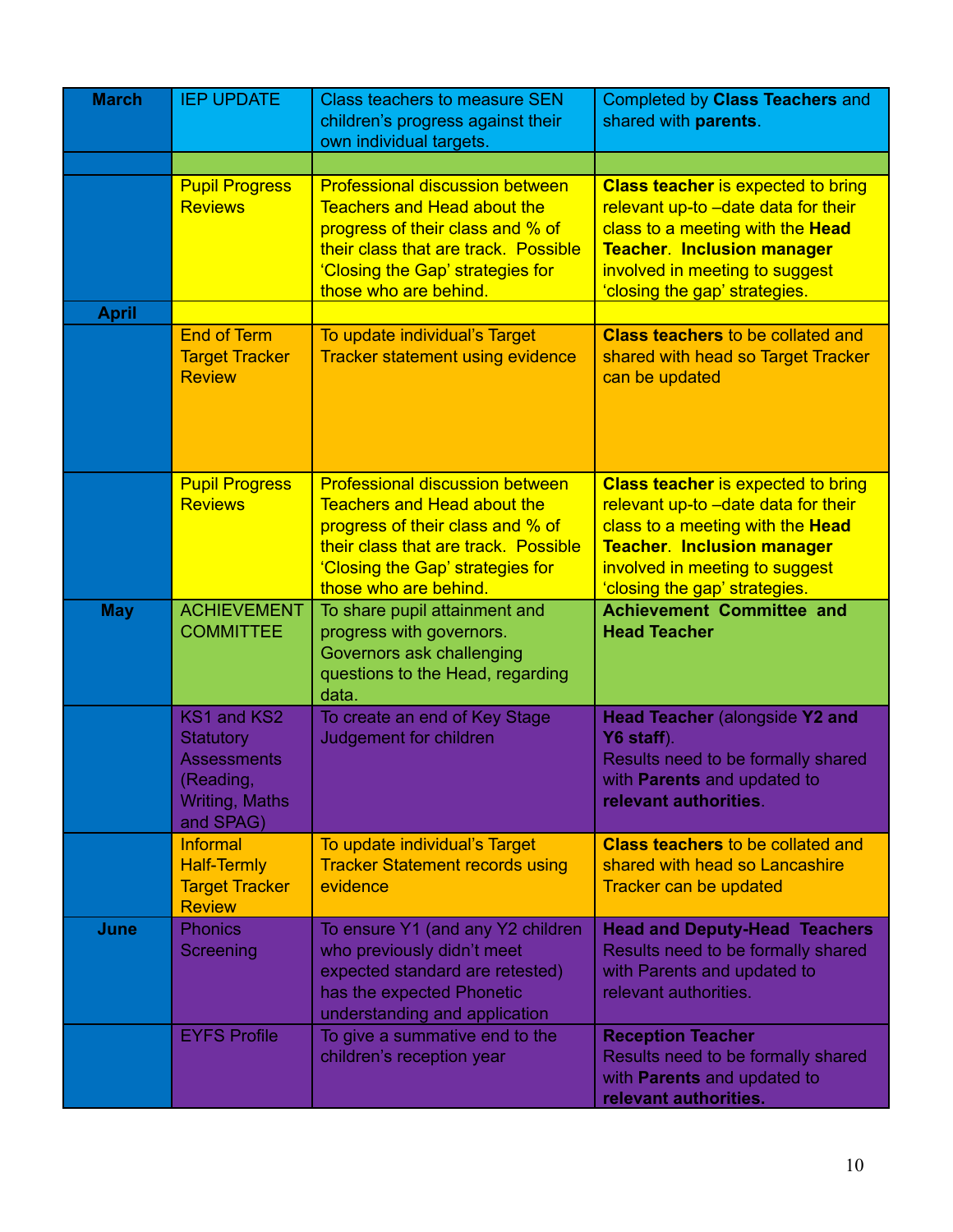| July | <b>Pupil Progress</b><br><b>Reviews</b>                                                | <b>Professional discussion between</b><br><b>Teachers and Head about the</b><br>progress of their class and % of<br>their class that are on track.<br>Possible 'Closing the Gap'<br>strategies for those who are<br>behind. | <b>Class teachers are expected to</b><br>bring relevant up-to -date data for<br>their class to a meeting with the<br>head. Inclusion manager involved in<br>meeting to suggest 'closing the gap'<br>strategies. |
|------|----------------------------------------------------------------------------------------|-----------------------------------------------------------------------------------------------------------------------------------------------------------------------------------------------------------------------------|-----------------------------------------------------------------------------------------------------------------------------------------------------------------------------------------------------------------|
|      | <b>End of Year</b><br><b>Target Tracker</b><br><b>Review</b>                           | To update individual's Target<br><b>Tracker Statements using</b><br>evidence                                                                                                                                                | <b>Class teachers - to be collated and</b><br>shared with head so Target Tracker<br>can be updated and then passed on<br>to the new class teacher / school                                                      |
|      | Achievement<br><b>COMMITTEE</b>                                                        | To share pupil attainment and<br>progress with governors.<br>Governors ask challenging<br>questions to the Head, regarding<br>data.                                                                                         | <b>Achievement Committee and</b><br><b>Head Teacher</b>                                                                                                                                                         |
|      | <b>IEP UPDATE</b>                                                                      | <b>Class teachers to measure SEN</b><br>children's progress against their<br>own individual targets.                                                                                                                        | Completed by Class Teachers and<br>shared with parents.                                                                                                                                                         |
|      | <b>Core Subject</b><br>Data Analysis<br>and Summative<br>Report to<br><b>Governors</b> | <b>Literacy and Maths Subject</b><br>Leaders to analyse data and to<br>create a narrative to share with<br>governors about successes and<br>areas for development                                                           | <b>Literacy and Maths Subject</b><br><b>Leaders to share with Governors at</b><br>final Governors Meeting.                                                                                                      |

# **List of abbreviations**

- IEP Individual Education Plan
- EHC Education, Health and Care Plan
- SLT Senior Leadership Team
- EYFS Early Years Foundation Stage
- TA Teacher Assessment
- NC National Curriculum